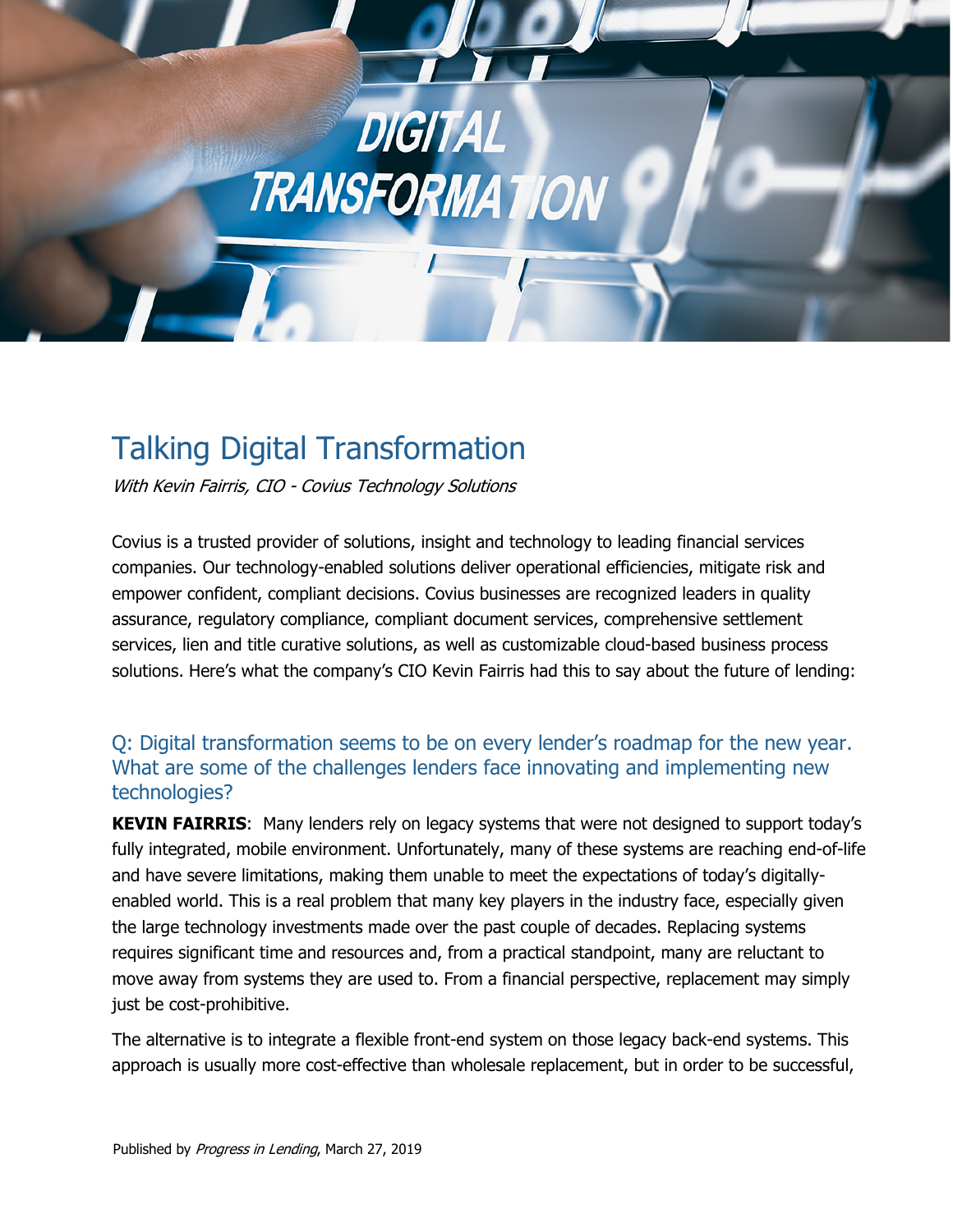

you need system-to-system communications and seamless data exchange. We've used our lowcode platform to help several clients create flexible, user-friendly applications that are fully integrated with back-end systems, providing the best of both worlds—enhanced customer experience without the time and expense of full replacement.

#### Q: You've talked about how low-code platforms are the solution. What are low-code platforms and how could a low-code approach benefit the mortgage industry?

**KEVIN FAIRRIS**:In most organizations, business processes are created over time by using a combination of paper forms, documents, spreadsheets and email to track and share information. Initially, this can be efficient, but, as an organization grows, these ad-hoc processes become bottlenecks. While everyone knows there must be a better way, it isn't always obvious what that solution is, and the perceived cost of putting one in place can seem to outweigh the potential value.

That's where low-code platforms can help. Low-code platforms are basically applications to build applications. In other words, they have pre-built application parts—user interfaces, workflows, communication tools, reporting, etc.—in an environment that allows the users to configure the setup through a user interface, rather than the traditional coding.

Low-code platforms accelerate digital transformation. Generally, applications can be built using lowcode platforms in about a third of the time of traditional development. This speed translates into quicker response to changing market conditions and regulations, reduced technology development costs, and increased operational automation and efficiency.

#### Q: How are lenders leveraging low-code / no-code platforms to improve not only the mortgage origination process but also the borrower experience?

**KEVIN FAIRRIS**:Many medium to large lenders are already leveraging some form of a low-code application. At Covius, we see low-code platforms have the greatest impact in two categories. The first is customer web portals that are highly flexible and allow for frequent updates. These will be integrated with legacy back-end systems to provide a seamless experience for the customer with visibility into the process. For example, we integrated a mobile app with a field services management system to provide real-time geo-location that enhanced the quality and efficiency of the platform.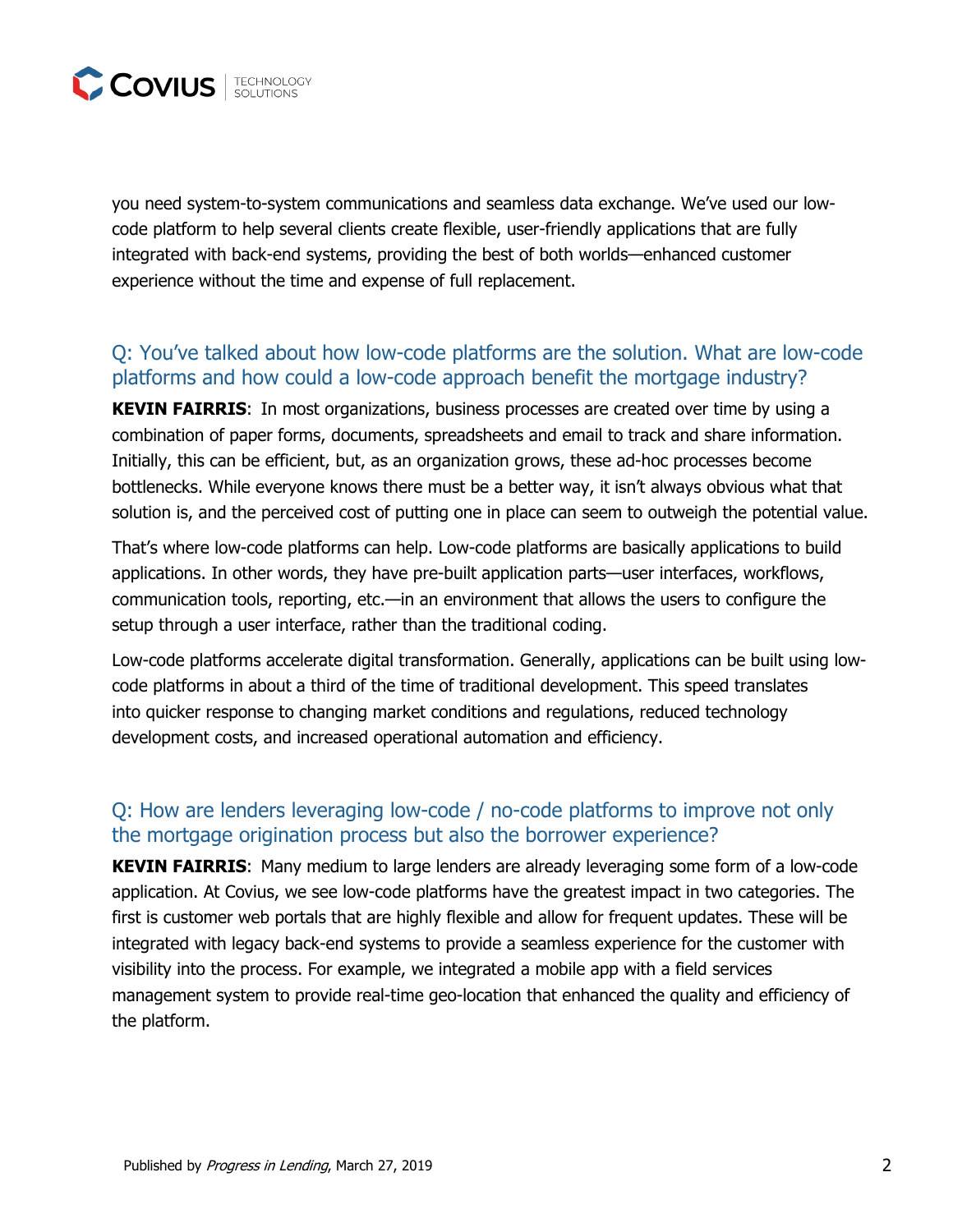

The second category is back-office systems. Here, low-code platforms are used to build applications that transform ad-hoc, spreadsheet-based processes into a stable, enterprise-grade application. Some of the simpler applications are built by "citizen developers" on the operations team. In the case of firms without the resources in-house or with more complex needs, we deliver finished applications built on our low-code framework on a turn-key basis. This allows firms to leverage the speed and cost benefits of low-code development without having to make a large investment upfront for licensing and training.

For example, we had a client that was managing a project on spreadsheets in Google Docs. The experience was frustrating because even with three people managing the project, real-time updates were difficult to produce. We converted their spreadsheets into our system, integrated with the production system and applied workflow to it. Within two weeks, the client was up and running with a dashboard of live business intelligence. Now only one person manages the project and the other two people have been moved into production—making their organization much more productive and efficient. That's the power of digital transformation.

## Q: What are some best practices for selecting and implementing low-code platforms?

**KEVIN FAIRRIS**:As with any technology, do your due diligence. Select a low-code platform that can help drive your broader enterprise goals, as opposed to solving only a specific problem. As with almost any initiative, the key to success is in the people.

Get input early and often from the users at the outset of development. If the users don't have buyin, they will likely resist using it. This is especially true with back-end operational systems. With customers, use focus groups or test with key clients.

Also, be sure the developers (whether internal or outsourced) have longevity and proper redundancy. Many ad-hoc systems fail simply because the person that built it leaves the company and nobody else knows how to fix the issues. Key-person risk is a real issue for small teams. That's why we have long-standing relationships with our clients and they consider us a partner, not just a vendor. Our success is tied to their success.

Resist the temptation to buy into sales pitches from platforms that convince you that all your system problems are solved once you license their product and hand it over to your citizen developers. That's like saying you can learn to ride a bicycle by buying one. We all know there are a few bumps and bruises involved before you get your balance. Consider partnering with "white